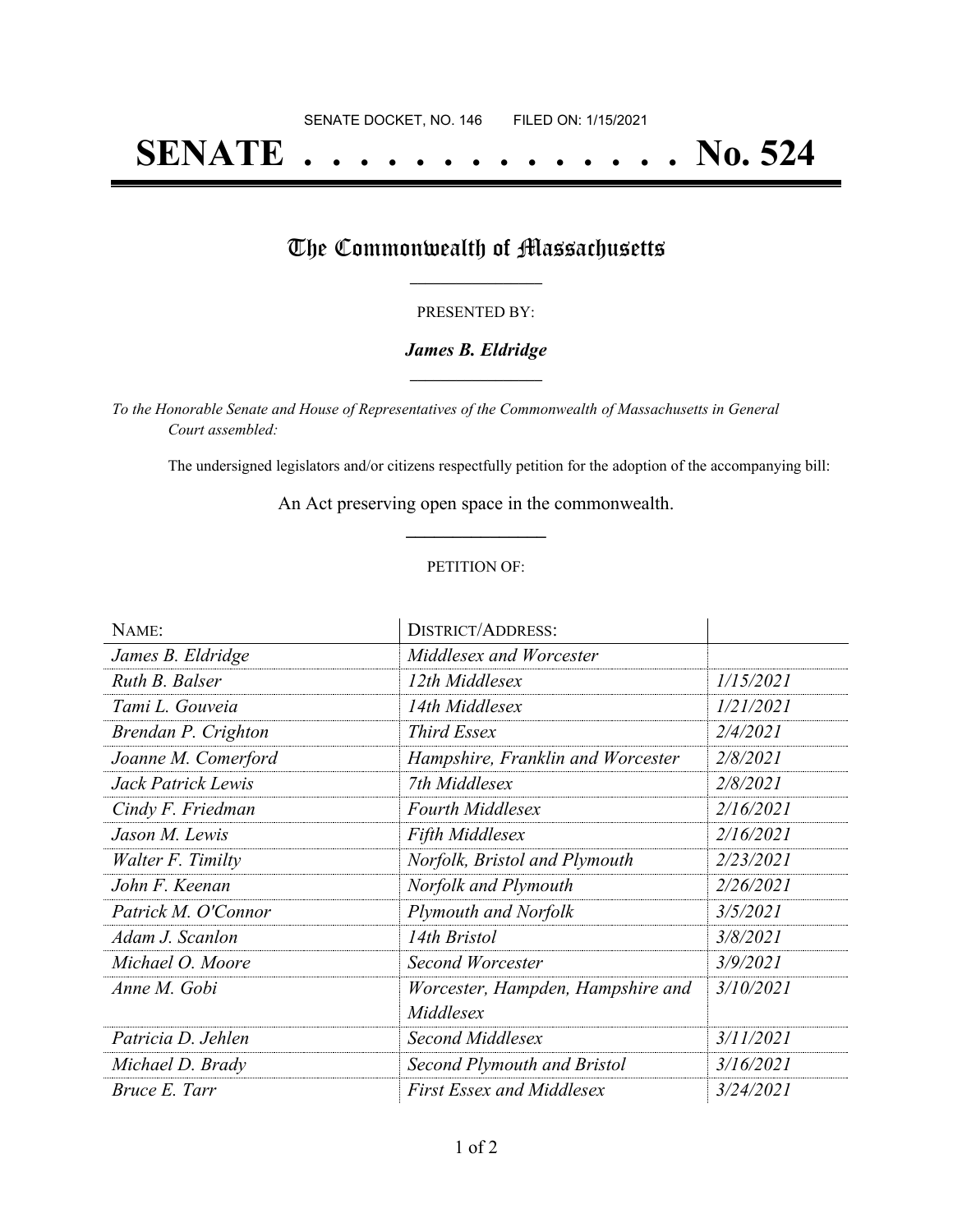| Joseph A. Boncore  | <b>First Suffolk and Middlesex</b>            | 3/31/2021 |
|--------------------|-----------------------------------------------|-----------|
| Susan L. Moran     | Plymouth and Barnstable                       | 4/2/2021  |
| Michael J. Barrett | <b>Third Middlesex</b>                        | 4/7/2021  |
| Diana DiZoglio     | <b>First Essex</b>                            | 4/16/2021 |
| Adam G. Hinds      | Berkshire, Hampshire, Franklin and<br>Hampden | 4/22/2021 |
| Sal N. DiDomenico  | Middlesex and Suffolk                         | 4/27/2021 |
| John J. Cronin     | Worcester and Middlesex                       | 5/11/2021 |
| Marc R. Pacheco    | <b>First Plymouth and Bristol</b>             | 5/12/2021 |
| Erika Uyterhoeven  | 27th Middlesex                                | 6/3/2021  |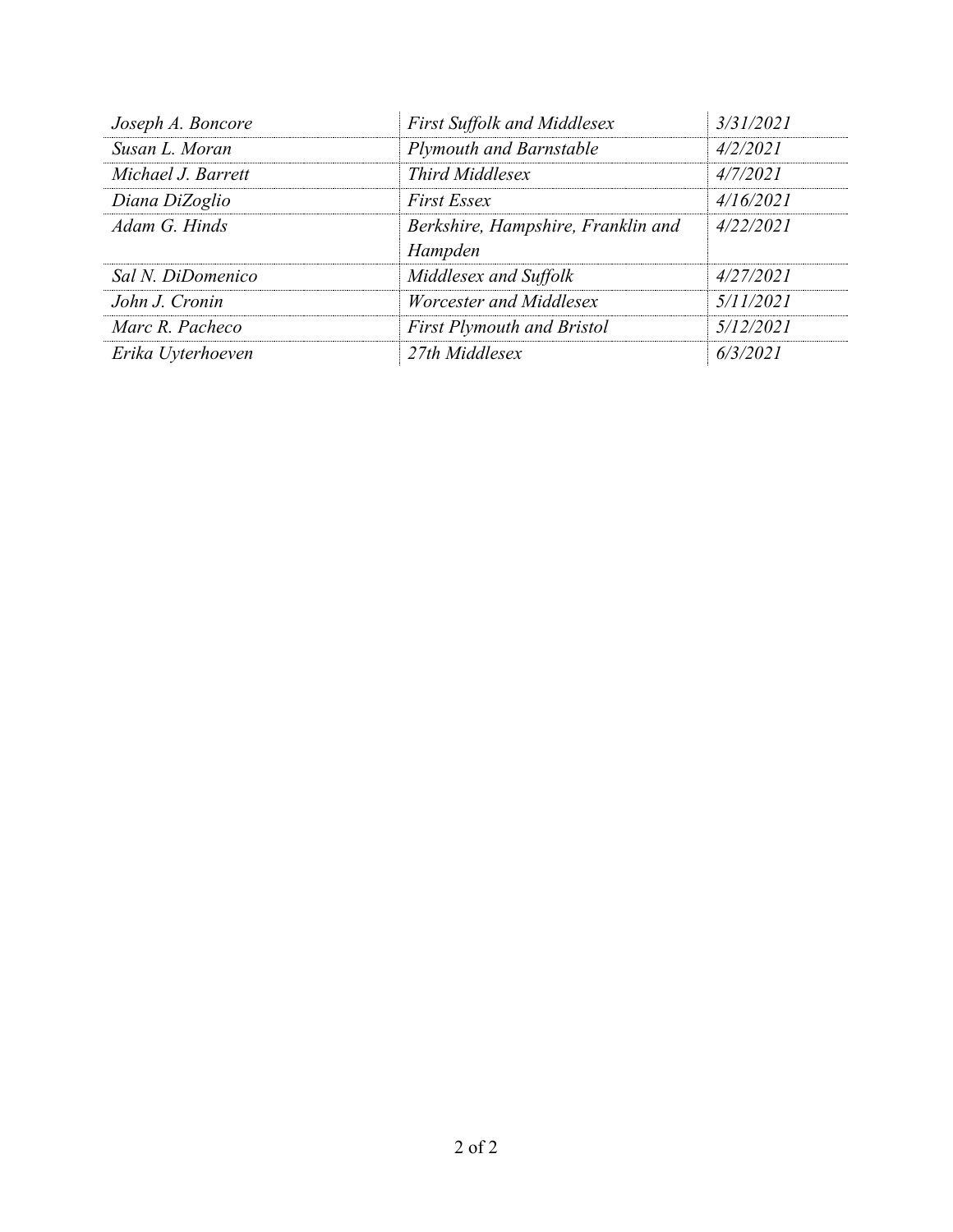## SENATE DOCKET, NO. 146 FILED ON: 1/15/2021 **SENATE . . . . . . . . . . . . . . No. 524**

By Mr. Eldridge, a petition (accompanied by bill, Senate, No. 524) of James B. Eldridge, Ruth B. Balser, Tami L. Gouveia, Brendan P. Crighton and other members of the General Court for legislation to preserve open space in the commonwealth. Environment, Natural Resources and Agriculture.

### The Commonwealth of Massachusetts

**In the One Hundred and Ninety-Second General Court (2021-2022) \_\_\_\_\_\_\_\_\_\_\_\_\_\_\_**

**\_\_\_\_\_\_\_\_\_\_\_\_\_\_\_**

An Act preserving open space in the commonwealth.

Be it enacted by the Senate and House of Representatives in General Court assembled, and by the authority *of the same, as follows:*

1 SECTION 1. Chapter 3 of the General Laws is hereby amended by inserting after section

2 5 the following section:-

 Section 5A. (a) In order to change the use of or otherwise dispose of land or easements taken or acquired pursuant to Article XCVII of the Amendments to the Constitution of the commonwealth or designated in perpetuity for Article XCVII purposes, the commonwealth, any agency, authority, board, bureau, commission, committee, council, county, department, division, institution, municipality, officer, quasi-public agency, public instrumentality or any political subdivision thereof, shall: (i) perform an alternatives analysis and notify the public and the secretary of energy and environmental affairs; (ii) identify replacement land, not already so taken, acquired or dedicated, that is of equal or greater natural resource value as determined by the secretary of energy and environment, acreage, fair market value and of comparable location; and (iii) dedicate the replacement land identified pursuant to clause (ii) in perpetuity for the same